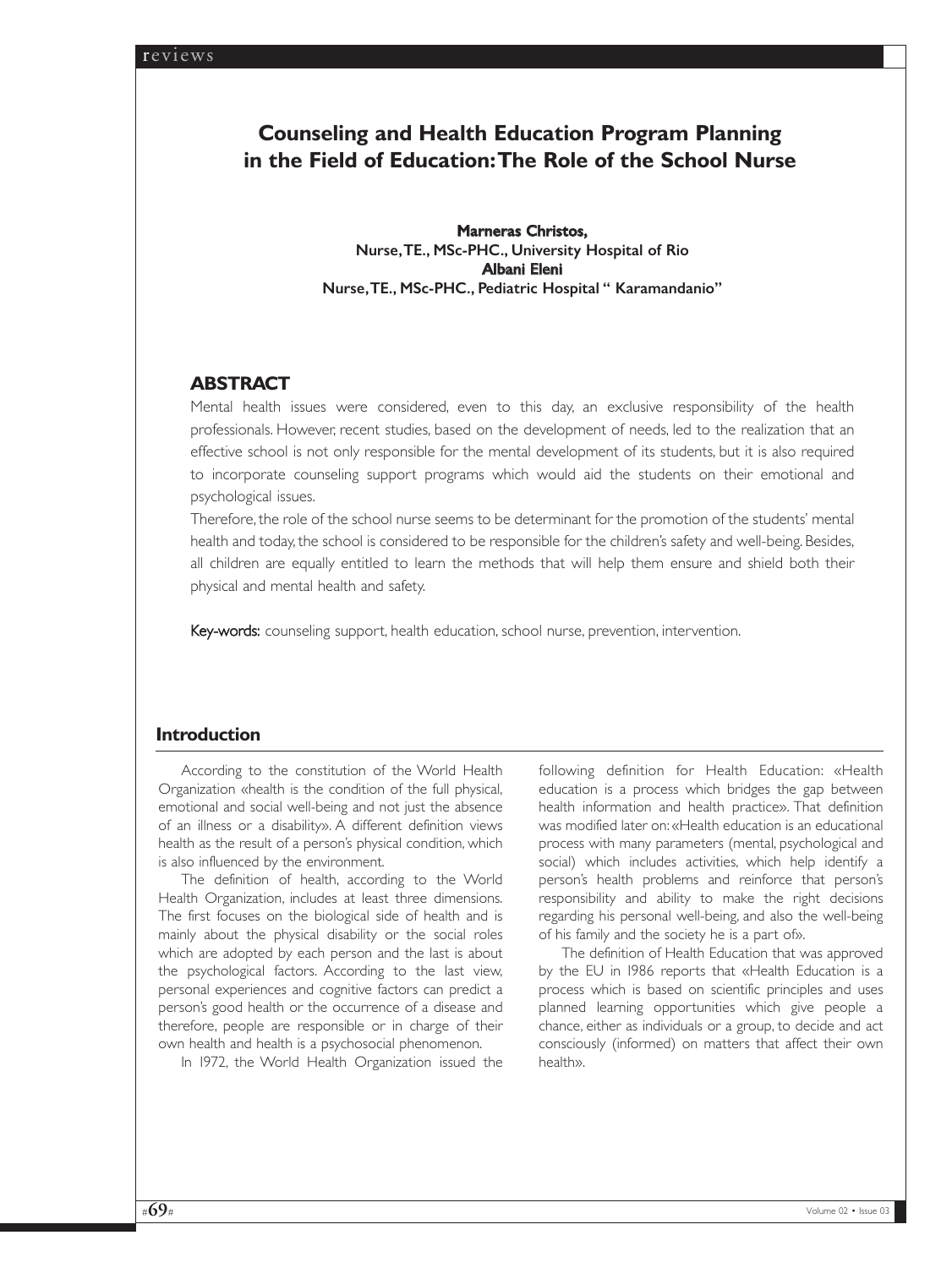## **Purpose and goals of counseling in the matter of Health Education**

Health Education is an cross-thematic activity, an innovative action which has a particularly significant and necessary contribution in school life today. The role of Counseling in Health Education is to advocate, improve and promote the students' emotional and physical wellbeing, on one hand by increasing their social skills and critical thinking, and on the other hand, by upgrading their social and physical environment.

Alongside the above main purpose, there are various general goals which provide both general and specific directions to the counseling support programs. The main goals are the following:

- Inform young people thoroughly about the risks that threaten their mental and physical health.Alyson Moon (1998) reports that all children are entitled to learn the methods that will help them ensure both their physical and mental health and safety.
- Develop the children's skills and critical thinking, improve their self-confidence and self-esteem, and also improve their ability to negotiate and make the right choices.

## **The role of the nurse in the school environment**

Nurses get the chance to be around children, come close to them in the school environment and recognize the students' difficulties (Malikiosi – Loizou, 1999).

A Health Education program in the school environment may focus on improving the student's ability to «take care completely of himself», but it is the school nurse who is called to resign of her traditional role, and become a «student» and a partner of the students inside the program.

He is required to not have any prejudice, to care about everyone without any discrimination and respect the students' temperament; to coordinate the ideas and the experiences that are learned and not just solely emit knowledge.

School nurses must first investigate and evaluate their own feelings, values and views, in order to cultivate feelings of self-esteem, self-evaluation and self-control to their students through their behavior. It is necessary to show respect to their students, their choices and the way they express them and show them clearly that they accept them. Acceptance is a decisive factor that promotes interpersonal relationships.

However, in order for the school nurses to possess

these skills, a training and support network must be created by the school nurses and the various mental health professionals. The training of the school nurses is the means for them to learn the required know how, in order to operate as councils within the school community to help deal with the preteen and teen issues in health promotion.

The modern school nurse takes on the duty to contribute to the creation of capable and mentally healthy people. He is called, therefore, to act as a council whose relationship with the students may sometimes include some or all of the following factors (absolutely necessary in the counseling relationship):

1. Recognize the problem her student/s might have

- 2. Coincide with the students and be authentic towards them
- 3.Always acknowledge the students unconditionally, in a positive way
- 4. Understand and empathize with them

The acknowledgement of the students and their feelings, even the ones that scare them, is considered important for their emotional development and helps them find positive solutions.

### **The role of the parents**

Everyone accepts society today demands from adults, both parents and educators, in order for them to help their children grow, that they also «grow» along with them. In an ever changing world, solid reference points cannot be found «outside», but inside the person.

The role of the parent is «learned» and almost every parent goes back to the experience he had from his parents and his early infancy. However, in modern times, there are no solid values, set roles and other solid reference points.The changes are frequent and rapid, and these changes, that affect the role of the parents, include a lot of anxiety and uncertainty, but also include opportunities for a better personal journey for the parents and their children, as well as more efficient inner growth (Kalogridis, 2006). The current Health Education programs deal with the parental role not only as an emanation of an external learning process, but also as an honest internal procedure (Kleftaras, 2002).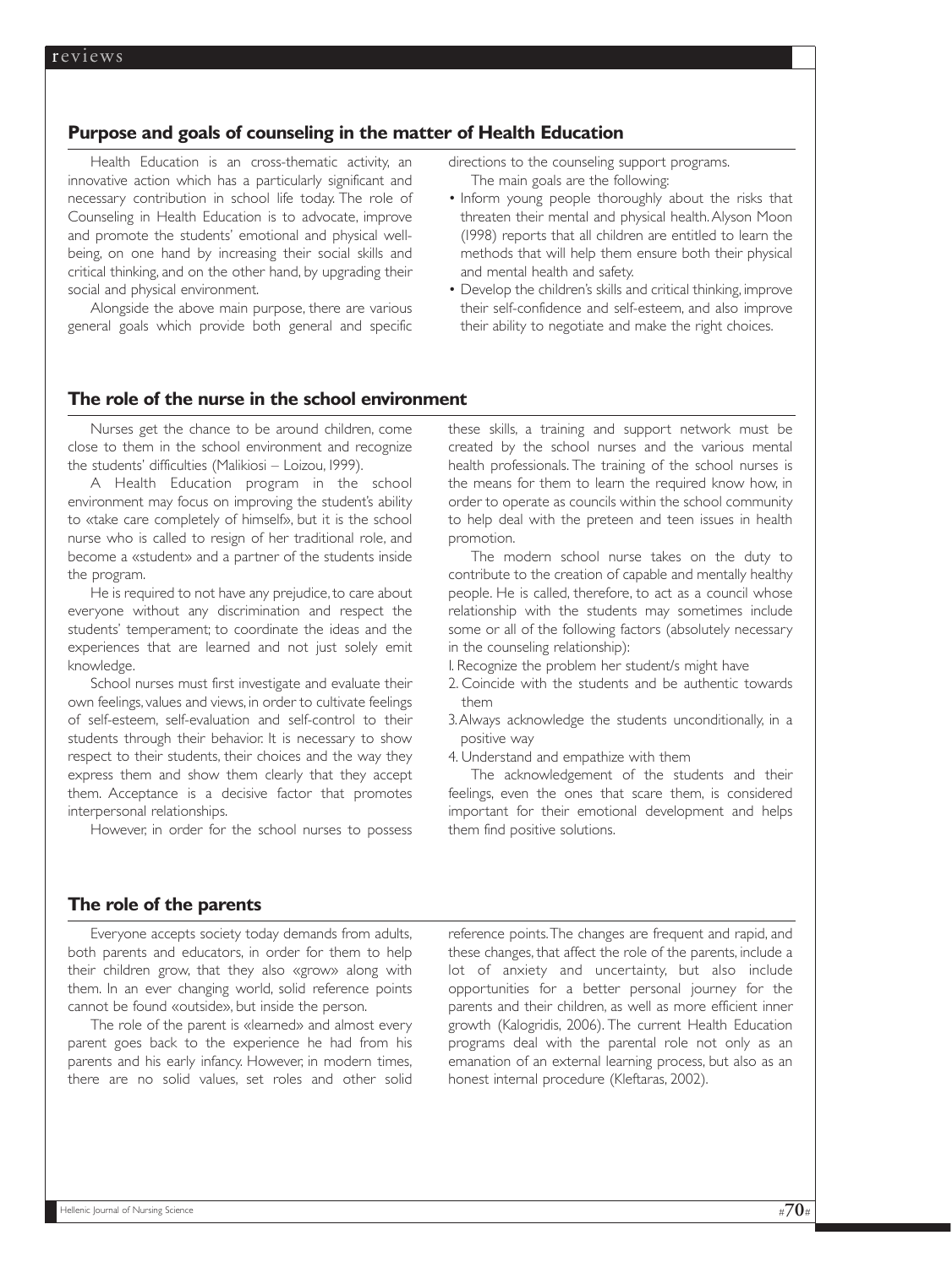## **Methodology for developing Health Education programs**

A certain methodology with specific teaching tools is used in order to develop Counseling support and Health Education programs. The current Health Education methodology is no longer based on just information and knowledge communication regarding specialized health issues. Instead, various means, aiming towards the more energetic and experiential learning of the program's material, are used in order to complete its goals.

This methodology recommends:

- To approach the school class as a group
- To focus on the pedagogic relationship
- To use energetic listening as a form of communication
- To use an cross-thematic approach through a more unified form of teaching
- To use researching methods in order to gradually build knowledge

The Psychosocial model is recommended as the most fitting approach. The model introduces the concept of social skills and develops:

- ways of communication
- ways of resolving a problem
- ways of decision making
- ways of making conscious choices, etc.

In regard to health promotion and education, therefore, it is apparent that the implementation of teaching and learning methods, which encourage participation and cooperation, is required. Just teaching people what is useful, helpful and right does not suffice in producing the necessary results.All people, and of course all students, must be actively involved and feel that what they are learning is relevant to their own experiences.

In the traditional teaching method the communication of information is a one-way street, from the educator to the student. In the participial approach or the active learning the School Nurse implements a dual process: she discovers the students' needs, their views and how they feel and she finds ways to satisfy these needs; according to

the theory of Rogers, «I know that I cannot teach anything to anyone, I can only create the environment in which a person might learn something» (Malikiosi – Loizou, 1999).

Using the method of the group- centered teaching and the participial approach, the school nurse encourages the students to take on the responsibility of learning and growing, in order to feel capable to take control of their lives and be responsible of their own decisions. Specifically, when we refer to mental health promotion, people must be assisted in order to recognize their views and feelings, to accept them and thus support their sense of self-value.

The children's interaction within the group contributes to the reduction of the mistakes and helps them manage the various suggestions and alternative solutions (Georgas, 1986). Children understand better that in order to resolve their problems, they need to interact with the «significant others» that surround them (Cross, 1981).

Malcolm Knowles suggests that a necessary condition of the learning process is a learning contract which would be used by the trainees to identify their needs, define their goals, identify their learning strategies and evaluate their progress (Cross, 1981).

By observing the Health Education programs that were conducted in our country, we discovered that they were designed based on the aforementioned methods, by considering methodology as one of the most important factors contributing to the program's success.

It is important to point out that in order for the Health Education programs to have the desired outcome, certain skills are required; certain conditions in order for the counseling relationship to function right and constructively in the program (correct perception, focus, search for/accentuate the child's talents, careful observation and active listening, use of questions, encouragement, reflection of emotions, rephrase, paraphrase, interpretation, information and guidance).

# **Planning and implementation of prevention programs and intervening counseling and health education programs**

Counseling and Health Education are mainly crossthematic and cross-scientific activities.Therefore, in order for their respective programs to be efficient, they must deal with holistic matters and they must integrate with other courses of the analytical program through the crossthematic approach. Both the student's composition and the nature of our courses allow us to implement and direct us towards the implementation of the most effective learning process, the cross-thematic approach.

Through the cross-thematic approach the subject isn't just being studied during a specific hour inside or outside of the schedule with the participation of those who feel willing, but it is brought up again inside the schedule, connected with other classes.Moreover,with that method, all the students are activated to participate. The crossthematic approach enables the student to enrich and formulate his knowledge around a subject, through various aspects of the schedule and transform school knowledge in daily practices and actions that have a direct positive effect on his lifestyle.The school nurse's ability to integrate what her students need to understand regarding a health promotion matter in various cognitive subjects is what is going to lead her to the success or failure of the identified goal.

Counseling isn't dealt as a single cognitive subject, but it is a component of every aspect of the school life and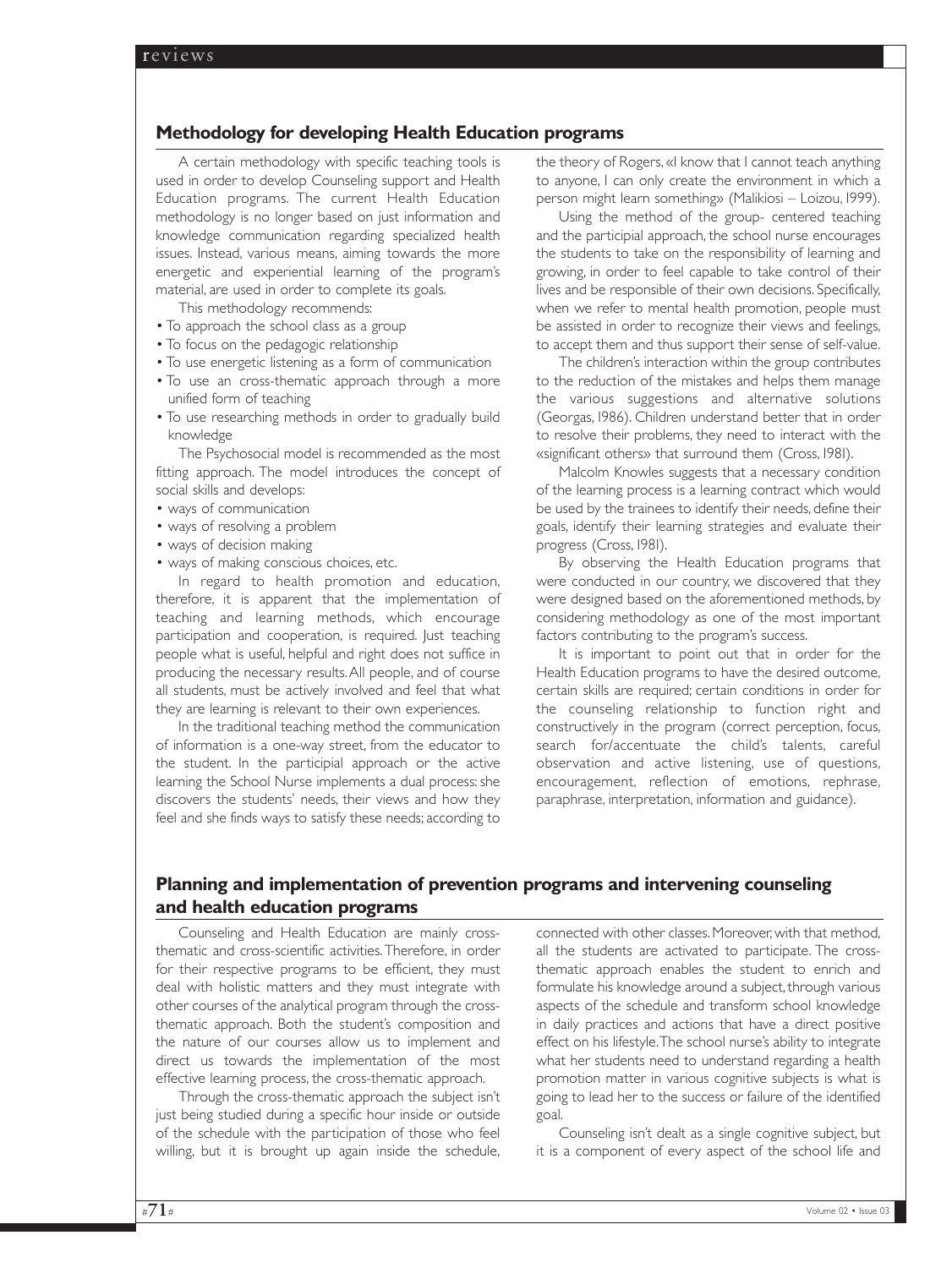supplies students with abilities, such as:

• To identify, sort out and utilize information.

- To design a research and evaluate the data of that research.
- To communicate.
- To interpret the relationships between people and the natural world.
- To identify the risks that threaten them.
- To cooperate with others.
- To socialize.

# **The role of the school nurse in developing prevention and health promotion programs in Primary education**

Objectives:

- To understand the role of family as a «place» that provides safety and protection and to point out the various roles of each member (parent, child, grandfather, grandmother, etc.).
- To realize how friends are made and stress the importance of friendship in their lives.
- To discuss issues regarding the way children utilize their environment, in order to satisfy some of their needs.
- To understand basic parameters and ways in which the social and cultural habits affect and shape views and

models of behavior and identification.

Some indicative activities:

Through the following activities we can achieve the goals below:

- Group dynamic development,
- role playing games,
- research questionnaire,
- artistic creation,
- work in small groups on health education issues,
- mimetic games on health issues.

# **The role of the school nurse in developing prevention and health promotion programs in Secondary education**

### Objectives:

- a) To identify the factors that contribute to shaping each student's personal identity.
- b) Self-awareness and to understand the way each student relates to his classmates and especially to the «significant others» in his life.
- c) To realize the importance of their feelings and the effect that these feelings have on the relationship with other people and on the way they feel about themselves.
- d) The interaction between teenagers and its importance on shaping views, behaviors, emotions, needs and desires; connection with more specific issues, such as how I am affected by other on matters of eating, sexual behavior, use of substances, how I deal with cases of pressure from others on matters regarding my personal safety, use of substances, my relationships with the other sex.

## Some indicative activities:

Group dynamic development, role playing games, research questionnaire, artistic creation, work in small groups, all of the above must deal primarily with health education issues.

Furthermore, the role that a school nurse might have on developing prevention programs against the use of addictive substances is extremely important.

Primary prevention programs aim to inhibit or delay the onset of substance abuse, as well as the transition from experimenting to using systematically. Contrarily, secondary and tertiary prevention aim to help systematic

users so as not to relapse or to avoid further complications that have to do with drug use. Research on some of the causes that lead people to using drugs justifies the emphasis that is given by the primary prevention programs on supporting individual and social skills.

### Afterword

The conclusions that are drawn from implementing Prevention and Intervention programs on health issues in schools worldwide are not so favorable in regard to their performance on children functioning. Particularly, it has been concluded that (Hatzichristou, 2004):

- A large percentage of children and teenagers face many developmental problems
- These issues are complex, interconnected and are related to various socioeconomic parameters.
- Only a few of the professionals involved care about the children's mental health.
- Lack of counseling support and therapeutic intervention.

Therefore, according to these conclusions, there is a strong and urgent need for:

- Cooperation between all of the professionals in the field of health, education, social welfare and justice.
- Full scale development of service provision models.
- Cooperation, coordination, connection of services, professionals, systems and cross-scientific cooperation of experts.
- Service development depending on the individual characteristics of each area (ethnic/cultural differences).